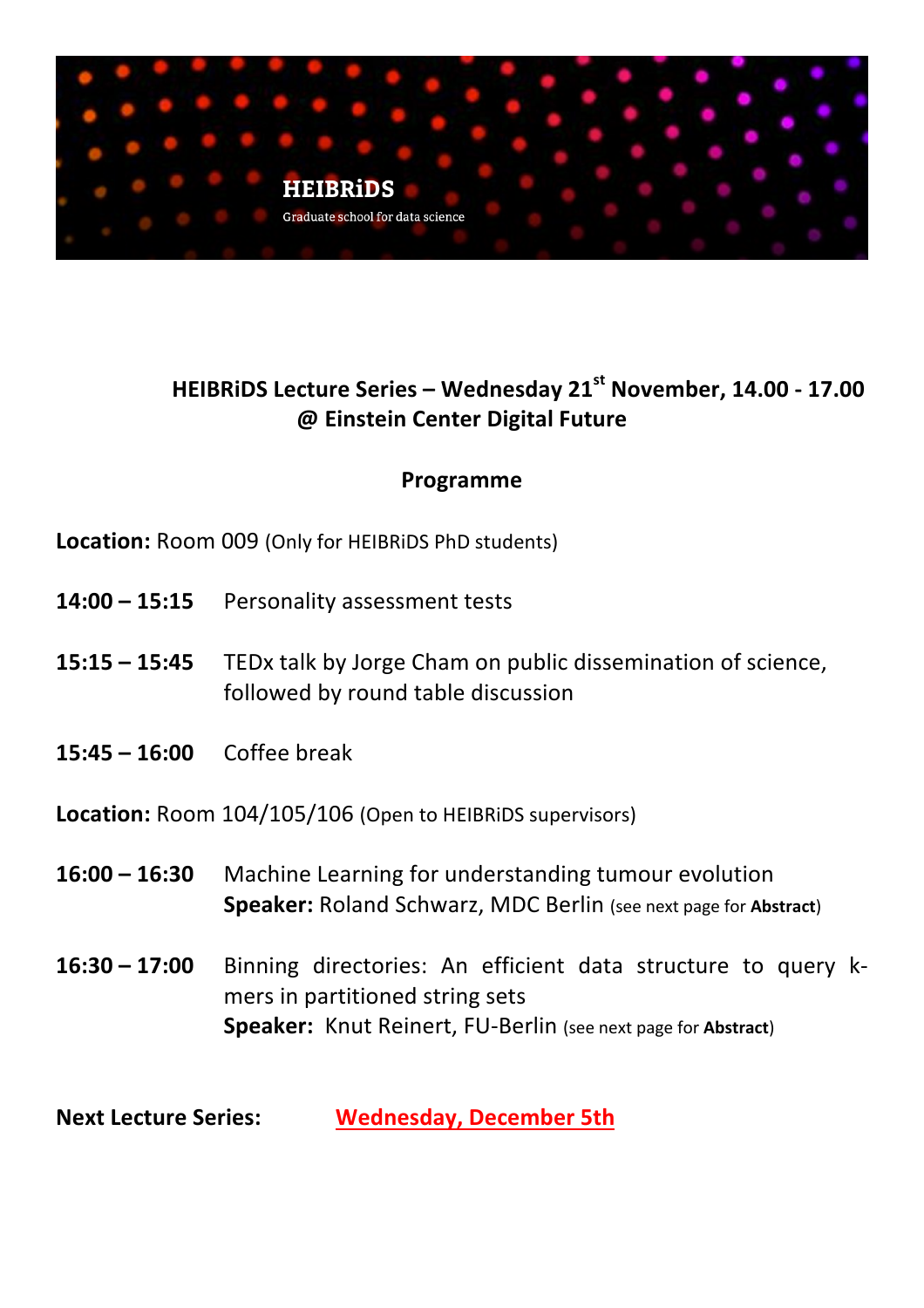## **Abstract 1**

#### **Machine Learning for understanding tumour evolution**

Cancers are characterised by ubiquitous somatic alterations, including single-nucleotide variants (SNVs), short insertions and deletions, structural variants and somatic copynumber alterations (SCNAs) that contribute to intra-tumour heterogeneity (ITH). ITH has been identified as the major cause for treatment failure in the clinic, yet most cancer sequencing projects have focused on the identification of somatic driver SNVs that are shared between samples and patients.

Our group was one of the first to demonstrate that SCNAs rather than SNVs affect resistance development and patient outcome in high-grade serous ovarian cancer (Schwarz, et al., 2015). This was enabled through dedicated machine learning algorithms for the quantification of ITH from SCNA data (Schwarz, et al., 2014). I will report on these efforts, as well as subsequent developments that confirmed SCNAs as the major driving force behind genome evolution in non-small cell lung cancer (Jamal-Hanjani, et al., 2017; Abbosh, et al., 2017). I will demonstrate how allele-specific SCNA profiling of multiple tumour regions can detect convergent evolution in clinical samples with direct effects on patient survival and will show how these findings extend to a pan-cancer setting. Lastly, I will report on our recent efforts tracking the functional implications of both SCNA and SNV heterogeneity on the cancer transcriptome through whole-genome and RNA-sequencing of 1200 clinical samples in the Pan-Cancer Analysis of Whole Genomes (PCAWG) project (Calabrese, et al., 2017).

#### **References**

- Abbosh, C., Birkbak, N. J., Wilson, G. A., Jamal-Hanjani, M., Constantin, T., Salari, R., ... Swanton, C. (2017, 4). Phylogenetic ctDNA analysis depicts early stage lung cancer evolution. *Nature*. doi:10.1038/nature22364
- Calabrese, C., Lehmann, K.-V., Urban, L., Liu, F., Erkek, S., Fonseca, N., . . . Stegle, O. (2017). Assessing the Gene Regulatory Landscape in 1,188 Human Tumors. *bioRxiv*. doi:10.1101/225441
- Jamal-Hanjani, M., Wilson, G. A., McGranahan, N., Birkbak, N. J., Watkins, T. B., Veeriah, S., . . . Consortium, T. (2017, 4). Tracking the Evolution of Non-Small-Cell Lung Cancer. *The New England journal of medicine*. doi:10.1056/NEJMoa1616288
- Schwarz, R. F., Ng, C. K., Cooke, S. L., Newman, S., Temple, J., Piskorz, A. M., . . . Brenton, J. D. (2015, 2). Spatial and temporal heterogeneity in high-grade serous ovarian cancer: a phylogenetic analysis. *PLoS medicine, 12*(2), e1001789. doi:10.1371/journal.pmed.1001789
- Schwarz, R. F., Trinh, A., Sipos, B., Brenton, J. D., Goldman, N., & Markowetz, F. (2014, 4). Phylogenetic quantification of intra-tumour heterogeneity. *PLoS computational biology, 10*(4), e1003535. doi:10.1371/journal.pcbi.1003535

### **Abstract 2**

#### **Binning directories: An efficient data structure to query k-mers in partitioned string sets**

**Motivation:** Mapping-based approaches have become limited in their application to very large sets of references since computing an FM-index for very large databases (e.g. >10 GB) has become a bottleneck. This affects many analyses that need such index as an essential